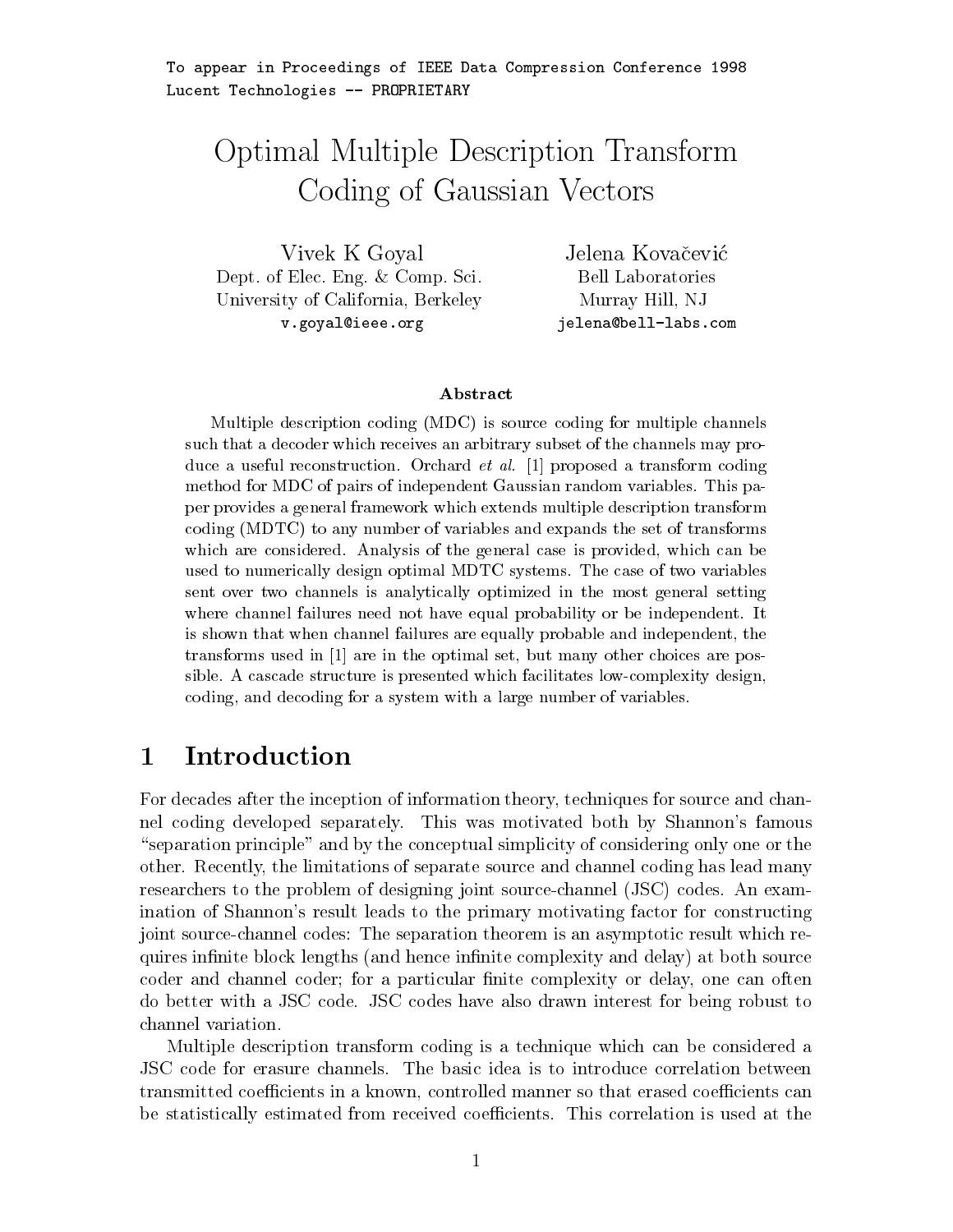decoder at the coecient level- as opposed to the bit level- so it is fundamentally different from schemes that use information about the transmitted data to produce likelihood information for the channel decoder. The latter is a common element of JSC coding systems

Our general model for multiple description coding is as follows: A source sequence  ${x_k}$  is input to a coder, which outputs m streams at rates  $R_1, R_2, \ldots R_m$ . These streams are sent on m separate channels There are many receivers- and each receives <sup>a</sup> subset of the channels and uses a decoding algorithm based on which channels it receives. Specifically, there are  $\omega$  – I receivers, one for each distinct subset of streams except for the experiment some distortion This is experienced some distortion This is equivalent to communicating with a single receiver when each channel may be working or broken, and the status of the channel is known to the decoder but not to the encoder.)

This is a reasonable model for a lossy packet network.<sup>1</sup> Each "channel" corresponds to a packet or set of packets Some packets may be lost- but because of header information it is known which packets are lost. An appropriate objective is to minimize a weighted sum of the distortions subject to a constraint on the total rate.

when the situation is the studied in information theory association theory as the multiple in the multiple of description problem - - Denote the distortions when both channels are receivedonly channel – an excessively when change channel – an excessive degli – () – () where – 4) exception tively the classical problem is to determine the acceptance  $\{ \neg P \mid \neg P \subseteq \emptyset \}$   $= \emptyset$ tuples. A complete characterization is known only for an i.i.d. Gaussian source and squared-error distortion [3].

This paper considers the case where  $\{x_k\}$  is an i.i.d. sequence of zero-mean jointly Gaussian vectors with a known correlation matrix  $R_x = E[x_k x_k]$ . Distortion is measured by the mean-squared error (MSE). The technique we develop is based on square. linear transforms and simple scalar quantization- and the design of the transform is paramount. Rather dissimilar methods have been developed which use nonsquare transforms <sup>[5]</sup>. The problem could also be addressed with an emphasis on quantizer  $\sim$  -  $\sim$   $\sim$   $\sim$   $\sim$   $\sim$   $\sim$ 

### 2 Proposed Coding Structure

since the source is jointly Gaussian- with the source with the source of generality that the source of generality that the source of generality that the source of generality that the source of generality that the source of the components are independent If  $\alpha$  are  $\alpha$  and  $\alpha$  and  $\alpha$  and  $\alpha$  are  $\alpha$  and  $\alpha$ the source at the encoder and the inverse at each decoder. We propose the following steps for multiple description transform coding  $(MDTC)$  of a source vector x:

- with a uniform stepsize with a uniform scalar quantizer with stepsize  $\mathbf{v}$  ,  $\mathbf{q}_i$  ,  $\mathbf{u}_i$  ,  $\mathbf{u}_j$ where  $[\cdot]_{\Delta}$  denotes rounding to the nearest multiple of  $\Delta$ .
- 2. The vector  $x_q = [x_{q_1}, x_{q_2}, \ldots x_{q_n}]$  is transformed with an invertible, discrete transform  $T: \Delta \mathbb{Z}^n \to \Delta \mathbb{Z}^n$ ,  $y = T(x_q)$ . The design and implementation of T are described below

<sup>&</sup>lt;sup>1</sup>For example, the internet, when UDP is used as opposed to TCP.

<sup>&</sup>lt;sup>2</sup>The vectors can be obtained by blocking a scalar Gaussian source.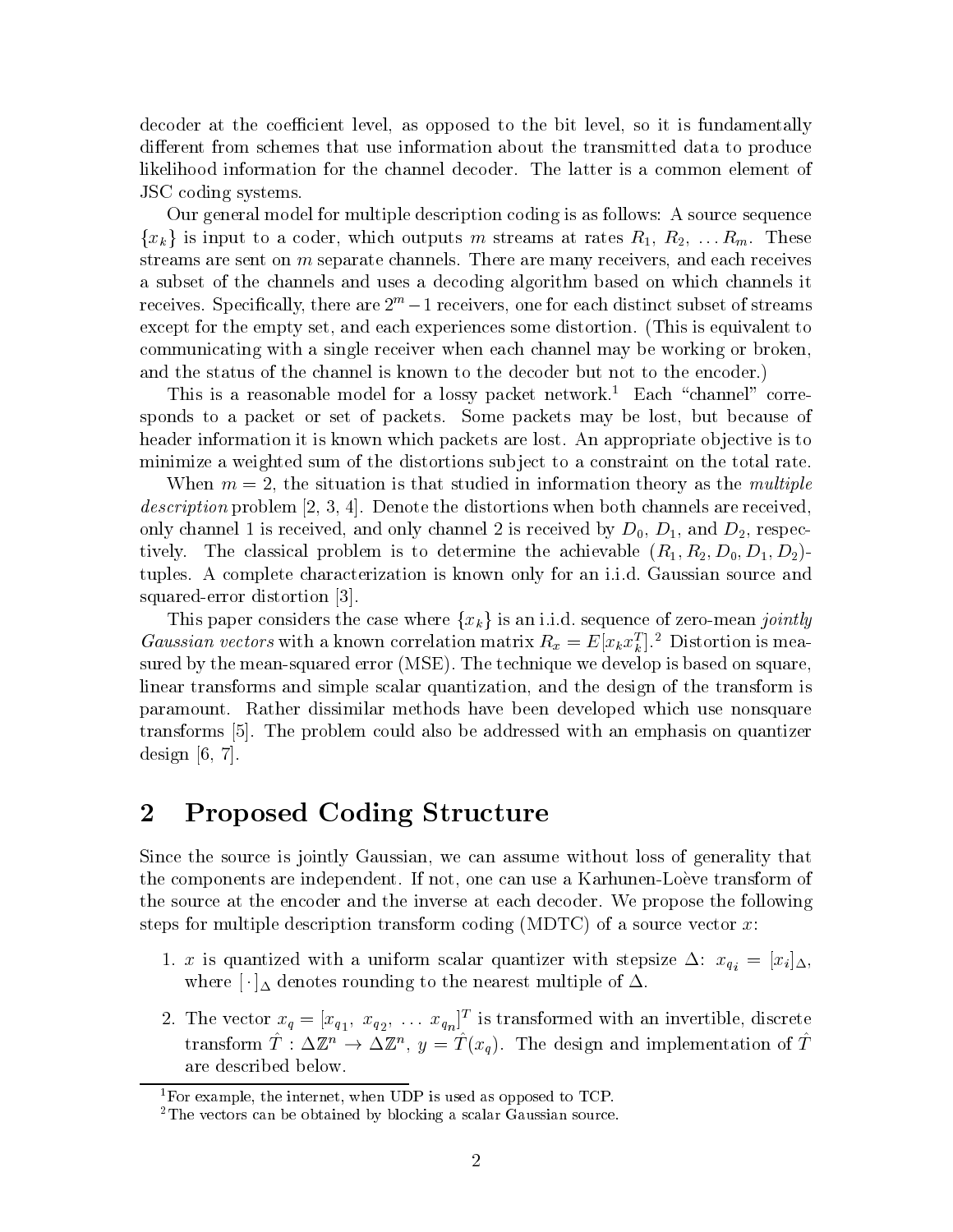- 3. The components of  $y$  are independently entropy coded.
- If m-n- the components of y are grouped to be sent over the m channels

When all the components of y are received- the reconstruction process is to ex actly) invert the transform T to get  $x = x<sub>g</sub>$ . The distortion is precisely the quantization error from Step If some components of y are lost- they are estimated from the received components using the statistical correlation introduced by the transform  $T$ . The estimate  $\hat{x}$  is then generated by inverting the transform as before.

Starting with a linear transform T with determinant one- the rst step in deriving a discrete version T is to factor T into lifting steps  $|0|$ . This ineally that T is factored into a product of upper and lower triangular matrices with unit diagonals  $T = T_1 T_2 \cdots T_k$ . The discrete version of the transform is then given by

$$
\hat{T}(x_q) = \left[T_1 \left[T_2 \dots \left[T_k x_q\right]_\Delta\right]_\Delta\right].\tag{1}
$$

The lifting structure ensures that the inverse of T can be implemented by reversing the calculations in  $(1)$ :

$$
\hat{T}^{-1}(y) = \left[T_k^{-1} \dots [T_2^{-1} [T_1^{-1}y]_{\Delta}]_{\Delta}\right]_{\Delta}.
$$

The factorization of  $T$  is not unique; for example,

$$
\begin{bmatrix} a & b \ c & \frac{1+bc}{a} \end{bmatrix} = \begin{bmatrix} 1 & 0 \ \frac{1+bc-a}{ab} & 1 \end{bmatrix} \begin{bmatrix} 1 & b \ 0 & 1 \end{bmatrix} \begin{bmatrix} 1 & 0 \ \frac{a-1}{b} & 1 \end{bmatrix} = \begin{bmatrix} 1 & \frac{a-1}{c} \\ 0 & 1 \end{bmatrix} \begin{bmatrix} 1 & 0 \\ c & 1 \end{bmatrix} \begin{bmatrix} 1 & \frac{1+bc-a}{ac} \\ 0 & 1 \end{bmatrix}.
$$
 (2)

Dierent factorizations yield dierent discrete transforms- except in the limit as approaches zero

The coding structure proposed here is a generalization of the method proposed by Orchard, *et al.* [1]. In [1], only  $2 \times 2$  transforms implemented in two lifting steps were considered by  $\mathcal{L}$  in  $\mathcal{L}$  and factorizations reduce to  $\mathcal{L}$ nonidentity factors.)

It is very important to note that we rst quantize and then use a discrete trans form If we were to apply a continuous transform rst and then quantize- the where  $\mathbf{w}$  are those of a non-contract partition cells-which are the non-contract partition cells-which are the set of a inherently suboptimal among the class of partition cells obtainable with scalar quan tization The present con guration allows one to use discrete transforms derived from nonorthogonal linear transforms- and thus obtain better performance

#### 3 Analysis of an MDTC System

The analysis and optimizations presented in this paper are based on ne quantization approximations such that the called for the smaller which are valid for small for small for small for small for  $\Delta$ . First, we assume that the scalar entropy of  $y = I(\lfloor t \rfloor_A)$  is the same as that of T and the correlation structure of y is unafter the correlation structure of y is unafter by the correlation structure of y is unafter the correlation of y is unafter the correlation of y is unafter the correlation of y i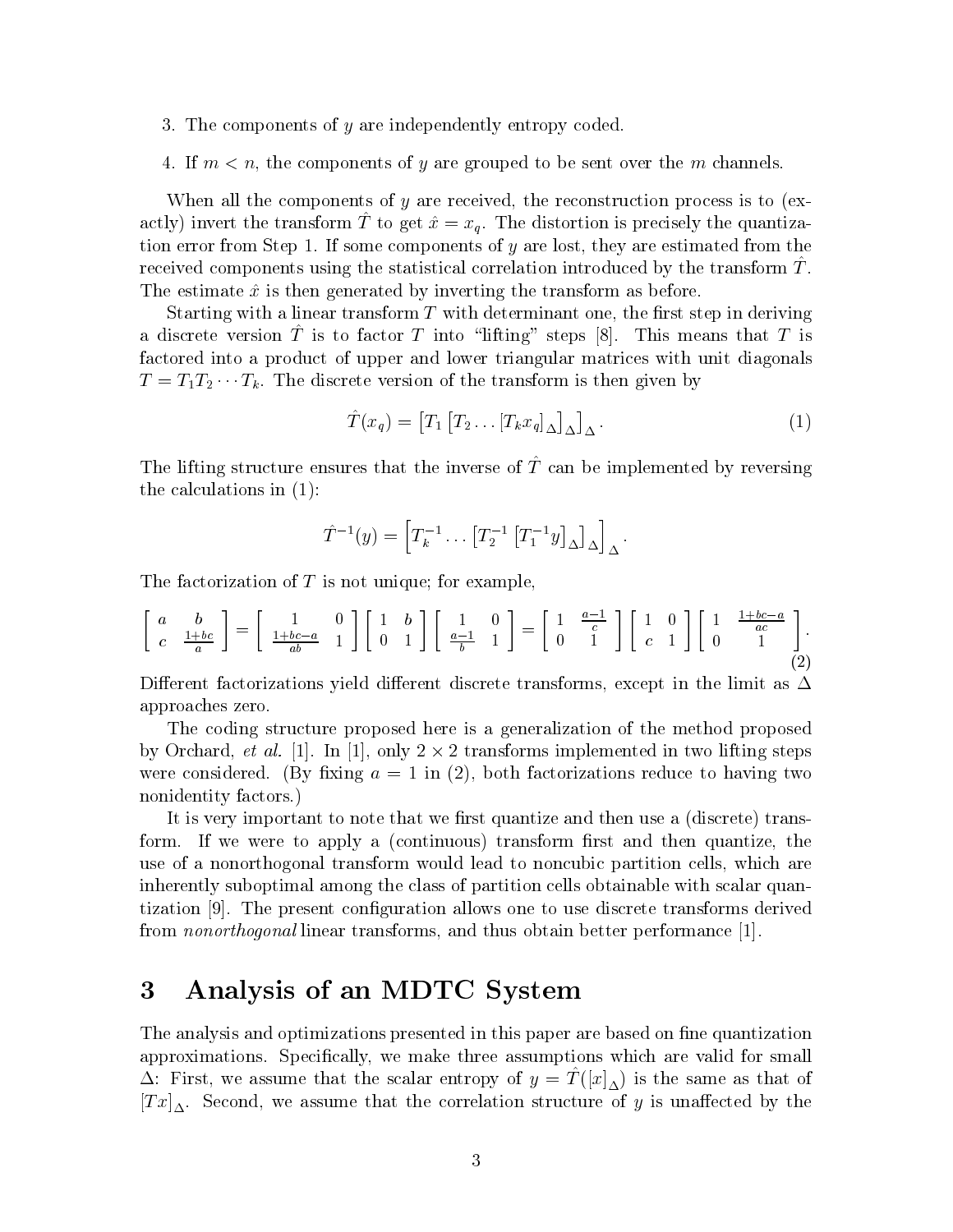quantization Finally- when at least one component of y is lost- we assume that the distortion is dominated by the erasure-of-the erasure-of-the-distortion can be interested by a social can be i

Denote the variances of the components of x by  $o_1, o_2, \ldots, o_n$  and denote the correlation matrix of x by  $R_x = \text{diag}(\sigma_1^*, \sigma_2^*, \ldots, \sigma_n^*)$ . Let  $R_y = I R_x I^*$ . In the absence of  $\mu = -q$  would be exactly the correlation-of y Understanding  $\mu$ our critical protection and supplementaries and will use and respectively constructed and respect the estimatio distortions.

Estimating the rate is straightforward Since the quantization is ne- yi is approx imately the same as T  $\alpha$  -  $\alpha$  is  $\alpha$  -  $\alpha$  -  $\alpha$  ,  $\alpha$  -  $\alpha$  ,  $\alpha$  ,  $\alpha$  ,  $\alpha$  ,  $\alpha$  ,  $\alpha$  ,  $\alpha$  ,  $\alpha$  ,  $\alpha$  ,  $\alpha$  ,  $\alpha$  ,  $\alpha$  ,  $\alpha$  ,  $\alpha$  ,  $\alpha$  ,  $\alpha$  ,  $\alpha$  ,  $\alpha$  ,  $\alpha$  ,  $\alpha$  ,  $\alpha$  ,  $\alpha$  ,  $\$ If we treat  $y_i$  as a Gaussian random variable with power  $\sigma_{y_i}^- = (R_y)_{ii}$  quantized with bin width - we get for the entropy of the get for the get for the get for the get for the get for the get for

$$
H(y_i) \approx \frac{1}{2}\log 2\pi e \sigma_{y_i}^2 - \log \Delta = \frac{1}{2}\log \sigma_{y_i}^2 + \frac{1}{2}\log 2\pi e - \log \Delta = \frac{1}{2}\log \sigma_{y_i}^2 + k_\Delta,
$$

where  $k_{\Delta} \equiv (\log 2\pi e)/2 - \log \Delta$  and all logarithms are base-two. Notice that  $k_{\Delta}$ depends only on  $\Delta$ . We thus estimate the total rate as

$$
R = \sum_{i=1}^{n} H(y_i) = nk_{\Delta} + \frac{1}{2} \log \prod_{i=1}^{n} \sigma_{y_i}^2.
$$
 (3)

The minimum rate occurs when  $\prod_{i=1}^n \sigma_{y_i}^2 = \prod_{i=1}^n \sigma_i^2$  and at this rate the components of  $\mathbf{N}$  is not the only transform which achieves the only transform which achieves the only transform which achieves the only transform which achieves the only transform which achieves the only transform which achieve the minimum rates in factor  $\alpha$  and  $\alpha$  are the total rates and the dierential rates  $\alpha$ components of y is possible This is a justi cation for using a total rate constraint in our following analyses However-Company pay particular attention to the case where where  $\sim$ the rates sent across each channel are equal

we now turn to the distortion-distortion-due to the average distortion-due only to average distortion on  $\mathcal{C}$  $\mathbf{u}$  since the quantization since the quantization noise is approximately uniform-distortion-distortion  $\mathbf{u}$ is  $\Delta^2/12$  for each component. Thus the distortion when no components are erased is given by

$$
D_0 = \frac{n\Delta^2}{12} \tag{4}
$$

and is independent of T

Now consider the case when components are lost We rst must determine how the reconstruction should proceed By renumbering the variables if necessary- as  $s$  -for and y are received and ynthe section  $\mu$  and  $\mu$  into  $\mu$  in  $\mu$  and  $\mu$  into received and  $\mu$  into  $\mu$ ceived and not received portions as  $y = |y_{\rm r}, y_{\rm nr}|^2$  where  $y_{\rm r} = |y_1, y_2, \ldots, y_{n-\ell}|^2$ and  $y_{\text{nr}} = |y_{n-\ell+1}, \ldots, y_{n-1}, y_n|$ . The minimum MSE estimate of x given  $y_{\text{r}}$  is  $E[x|\tilde{y}_{\rm r}]$ , which has a simple closed form because  $x$  is a jointly Gaussian vector. Using the linearity of the expectation operator gives the following sequence of calculations 

$$
\begin{array}{rcl}\n\hat{x} & = & E[x|\tilde{y}_r] \\
& = & T^{-1}E\left[\left[\begin{array}{c} \tilde{y}_r \\ \tilde{y}_{nr} \end{array}\right] \middle| \tilde{y}_r\right] \\
& = & T^{-1}E\left[\left[\begin{array}{c} \tilde{y}_r \\ \tilde{y}_{nr} \end{array}\right] \middle| \tilde{y}_r\right] \\
& = & T^{-1}\left[\begin{array}{c} \tilde{y}_r \\ E[\tilde{y}_{nr}|\tilde{y}_r] \end{array}\right].\n\end{array}\n\tag{5}
$$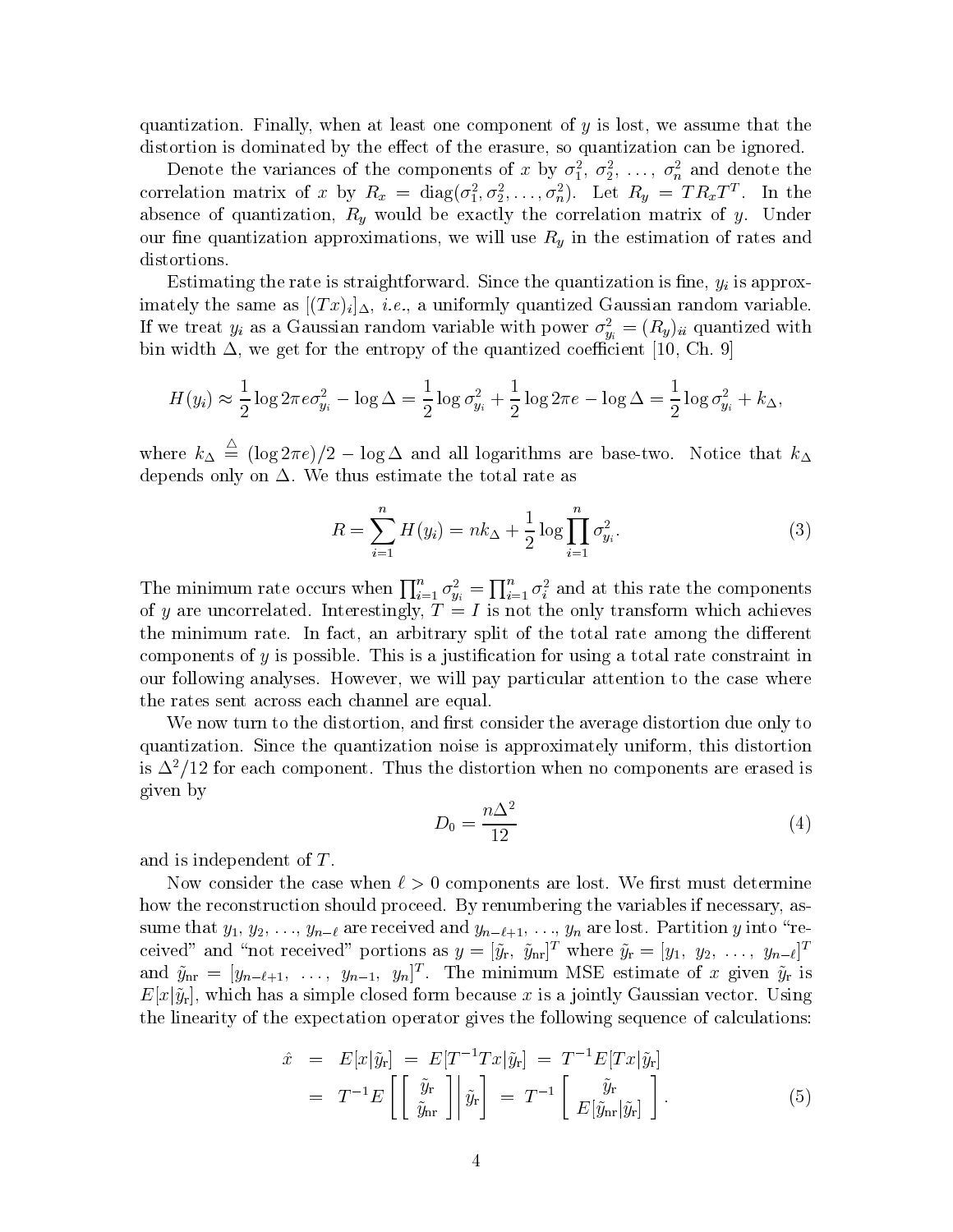If the correlation matrix of  $y$  is partitioned in a way compatible with the partition of y as

$$
R_y = TR_xT^T = \left[ \begin{array}{cc} R_1 & B \\ B^T & R_2 \end{array} \right],
$$

then it can be shown that  $\tilde{y}_{nr}|\tilde{y}_r$  is Gaussian with mean  $B^T R_1^{-1} \tilde{y}_r$  and correlation  $\text{matrix} \ \ A \ \stackrel{\scriptscriptstyle\triangle}{=} \ R_2 - B^T R_1^{-1} B. \ \ \text{Thus} \ \ E[\tilde{y}_{\text{nr}} | \tilde{y}_{\text{r}}] \ = \ B^T R_1^{-1} \tilde{y}_{\text{r}}, \ \text{and} \ \ \eta \ \stackrel{\scriptscriptstyle\triangle}{=} \ \tilde{y}_{\text{nr}} - E[\tilde{y}_{\text{nr}} | \tilde{y}_{\text{r}}] \ \ \text{is}$ Gaussian with zero mean and correlation matrix A is the error in predicting ynr from yr and hence is the error caused by the erasure However- because we have used a nonorthogonal transform, we must return to the original coordinates using  $I^{-\pm}$  in order to compute the distortion. Substituting  $\tilde{y}_{nr} + \eta$  for  $E[\tilde{y}_{nr}|\tilde{y}_r]$  in (5) gives

$$
\hat{x} = T^{-1} \begin{bmatrix} \tilde{y}_r \\ \tilde{y}_{nr} + \eta \end{bmatrix} = x + T^{-1} \begin{bmatrix} 0 \\ \eta \end{bmatrix}, \text{ so } ||x - \hat{x}||^2 = \left\| T^{-1} \begin{bmatrix} 0 \\ \eta \end{bmatrix} \right\|^2 = \eta^T U^T U \eta,
$$

where  $U$  is the last  $\ell$  columns of  $I^{-1}$ . Finally,

$$
E||x - \hat{x}||^2 = \sum_{i=1}^{\ell} \sum_{j=1}^{\ell} (U^T U)_{ij} A_{ij}.
$$
 (6)

We denote the distortion with  $\ell$  erasures by  $D_{\ell}$ . To determine  $D_{\ell}$  we must now average (6) over the  $\binom{n}{\ell}$  possible erasures of  $\ell$  components, weighted by their probabilities if necessary

Our nal distortion criterion is a weighted sum of the distortions incurred with different numbers of channels available:

$$
\bar{D}=\sum_{\ell=0}^n\alpha_\ell D_\ell.
$$

For the case where each channel has an outage probability of  $p$  and the channel outs are in the weighting and the weighting the weight of the weight of the weight of the weight of the weight o  $\binom{n}{\ell} p^{\ell} (1-p)^{n-\ell}$  makes  $\bar{D}$  the overall expected matrix other are certainly other reasonable choices for the weights for the weights for the weights of Consider an image coding scenario when an image is split over ten packets. One might want acceptable image quality as long as eight or more packets are received In this case, one should set  $\alpha_3 = \alpha_4 = \cdots = \alpha_{10} = 0$ .

For a given rate  $R$ , our goal is to minimize  $D$ . The expressions given in this section can be used to numerically determine transforms to realize this goal Analytical solutions are possible in certain special cases Some of these are given in the following section

#### Sending Two Variables Over Two Channels 4

General case they us now apply the analysis of the previous section to mud the best transforms for sending  $n = 2$  variables over  $m = 2$  channels. In the most general situation- channel outages may have unequal probabilities and may be dependent Suppose the probabilities of the combinations of channel states are given by the following table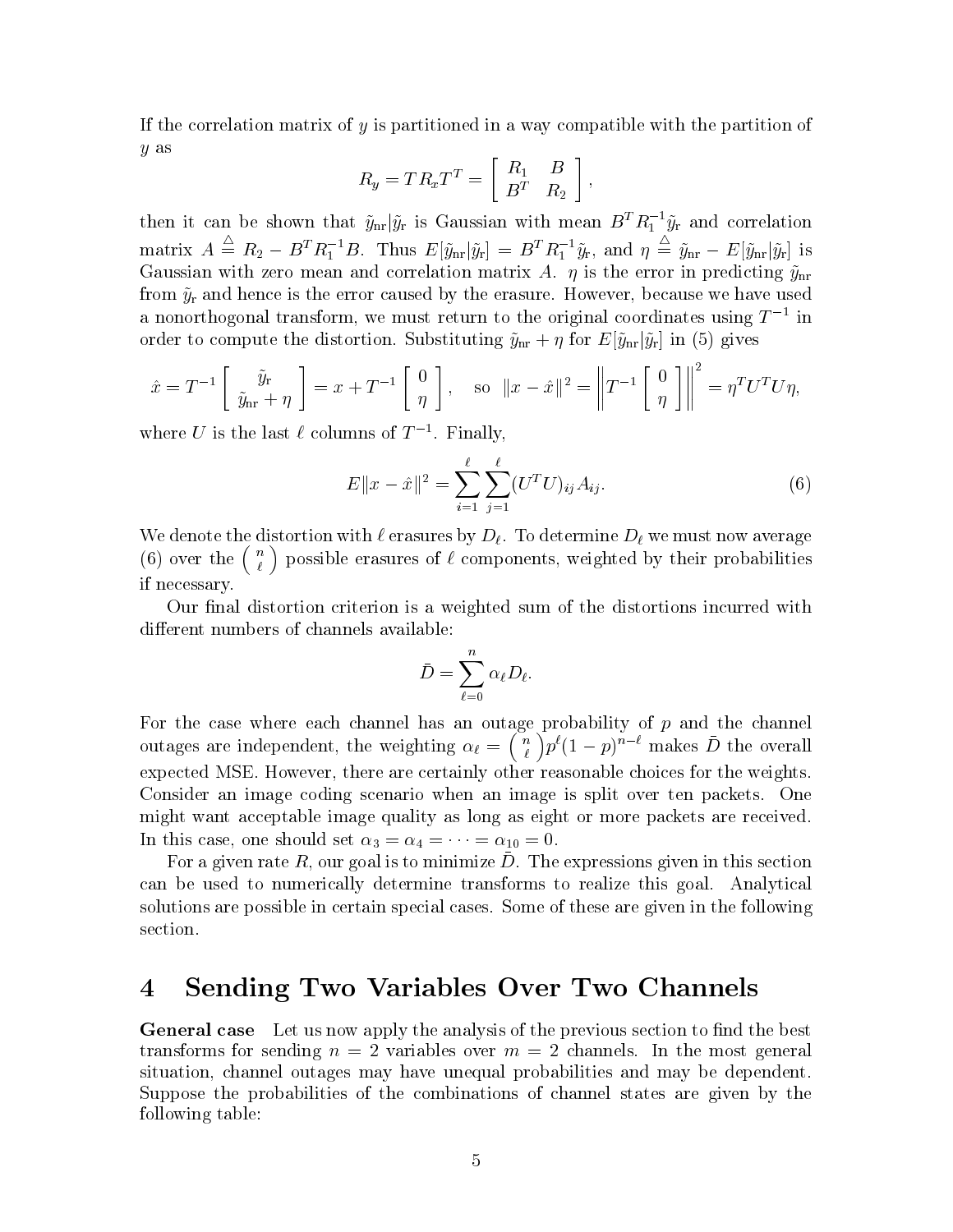$$
\begin{array}{c|c}\n\text{Channel 1} & \text{broken} & \text{working} \\
\hline\n\text{Channel 2} & \text{broken} & \text{1} - p_0 - p_1 - p_2 & p_1 \\
\text{working} & p_2 & p_0\n\end{array}
$$
\nLet  $T = \begin{bmatrix} a & b \\ c & d \end{bmatrix}$ , normalized so that  $\det T = 1$ . Then  $T^{-1} = \begin{bmatrix} d & -b \\ -c & a \end{bmatrix}$  and\n
$$
R_y = TR_xT^T = \begin{bmatrix} a^2\sigma_1^2 + b^2\sigma_2^2 & ac\sigma_1^2 + bd\sigma_2^2 \\ ac\sigma_1^2 + bd\sigma_2^2 & c^2\sigma_1^2 + d^2\sigma_2^2 \end{bmatrix}.
$$

By - the total rate is given by

$$
R = 2k_{\Delta} + \frac{1}{2}\log(R_y)_{11}(R_y)_{22} = 2k_{\Delta} + \frac{1}{2}\log(a^2\sigma_1^2 + b^2\sigma_2^2)(c^2\sigma_1^2 + d^2\sigma_2^2). \tag{7}
$$

Minimizing  $(7)$  over transforms with determinant one gives a minimum possible rate of  $R_z = 2\kappa_\Delta + \log \sigma_1 \sigma_2$ , we refer to  $\rho = R - R_z$  as the reaunaancy [1], i.e., the price we pay in rate in order to potentially reduce the distortion when there are erasures

In order to evaluate the overall average distortion- we must form a weighted aver age of the distortions for each of the four possible channel states. If both channels are working, the distortion (due to quantization only) is  $D_0 = \Delta^2/6$ . If neither channel is working, the distortion is  $D_2 = \sigma_1^2 + \sigma_2^2$ . The remaining cases require the application of the results of the previous section  $\pm i \pm l$ when  $y_1$  is received but  $y_2$  is lost. Substituting in  $(6)$ ,

$$
D_{1,1} = \underbrace{\left\| \begin{bmatrix} -b \\ a \end{bmatrix} \right\|^2}_{(U^TU)_{1,1}} \cdot \underbrace{\left( (R_y)_{22} - \frac{(R_y)_{12}^2}{(R_y)_{11}} \right)}_{A_{1,1}} = (a^2 + b^2) \cdot \frac{\sigma_1^2 \sigma_2^2}{a^2 \sigma_1^2 + b^2 \sigma_2^2},
$$

where we have used  $\det I = uu = bc = 1$  in the simplification. Similarly, the distortion when  $y_2$  is received but  $y_1$  is lost is  $D_{1,2} = (c^2 + a^2) \sigma_1^2 \sigma_2^2/(c^2 \sigma_1^2 + a^2 \sigma_2^2)$ . The overall average distortion is

$$
\bar{D} = p_0 \cdot D_0 + p_1 \cdot D_{1,1} + p_2 \cdot D_{1,2} + (1 - p_0 - p_1 - p_2) \cdot D_2
$$
  
= 
$$
\left[ p_0 \frac{\Delta^2}{6} + (1 - p_0 - p_1 - p_2)(\sigma_1^2 + \sigma_2^2) \right] + p_2 \underbrace{\left[ \frac{p_1}{p_2} D_{1,1} + D_{1,2} \right]}_{\bar{D}'},
$$

where the the the the the the the the three term is independent of T independent of T independent of T independent of T independent of T independent of T independent of T independent of T independent of T independent of T is to minimize  $D$  for a given redundancy  $\rho$ .

If the source has a circularly symmetric probability density-symmetry) density-  $\pm$  (  $\pm$  (  $\pm$  ) density- $D = (1 + p_1/p_2)\sigma_1^2$  independent of T. Henceforth we assume  $\sigma_1 > \sigma_2$ .

 $\mathcal{A}$  after eliminating d through d through d transmitted to  $\mathcal{B}$ form will satisfy

$$
|a| = \frac{\sigma_2}{2c\sigma_1} \left[ \sqrt{2^{2\rho} - 1} + \sqrt{2^{2\rho} - 1 - 4bc(bc + 1)} \right].
$$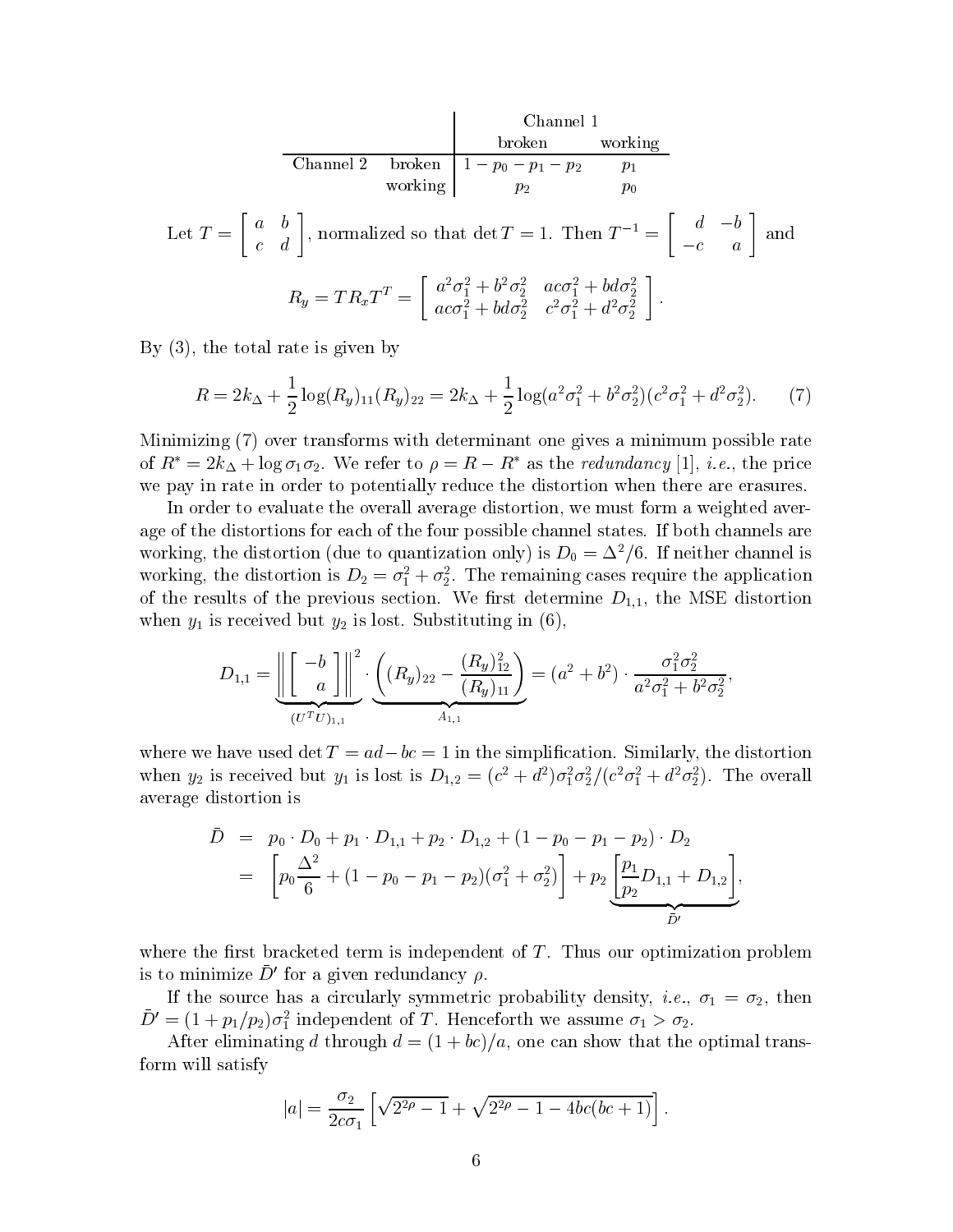Furthermore,  $D$  -depends only on the product  $\theta \cdot c,$  not on the individual values of  $\theta$ and  $c$ . The optimal value of  $bc$  is given by

$$
(bc)_{\text{optimal}} = -\frac{1}{2} + \frac{1}{2} \left( \frac{p_1}{p_2} - 1 \right) \left[ \left( \frac{p_1}{p_2} + 1 \right)^2 - 4 \left( \frac{p_1}{p_2} \right) 2^{-2\rho} \right]^{-1/2}.
$$

It is easy to check that  $(bc)_{\text{optimal}}$  ranges from -1 to 0 as  $p_1/p_2$  ranges from 0 to  $\infty$ .<br>The limiting behavior can be explained as follows: Suppose  $p_1 \gg p_2, \, i.e.,$  channel 1 is much more reliable than channel approaches - additional approaches - additional approaches - ad must applied t - and hence one optimally sends x the larger variance component over channel the more reliable channel- and viceversa This is the intuitive- layered solution The multiple description approach is most useful when the channel failure probabilities are comparable- but this demonstrates that the multiple description framework subsumes layered coding

Equal channel failure probabilities if  $p_1 = p_2$ , then  $\langle v_0 \rangle_{\text{optimal}} = -1/2$ , filtependent of The optimal set of transforms is described by

$$
a \neq 0 \text{ (but otherwise arbitrary)} \qquad c = -1/2b
$$
  
\n
$$
b = \pm (2^{\rho} - \sqrt{2^{2\rho} - 1})\sigma_1 a/\sigma_2 \qquad d = 1/2a
$$
 (8)

and using a transform from this set gives

$$
D_1 = \frac{1}{2}(D_{1,1} + D_{1,2}) = \sigma_1^2 - \frac{1}{2 \cdot 2^{\rho} (2^{\rho} - \sqrt{2^{2\rho} - 1})} (\sigma_1^2 - \sigma_2^2).
$$
 (9)

This relationship is plotted in Figure a Notice that- as expected- D starts at a maximum value of  $(\bar{\sigma}_1 + \bar{\sigma}_2)/2$  and asymptotically approaches a minimum value of  $\sigma_2$ /2. By combining (5), (4), and (9), one can find the relationship between  $\kappa$ ,  $-$  ()) corresponding to the transition of  $\mathbb{F}_2$  in the tradeo between  $-$  () in the  $-$  ( ) is plotted in the second Figure  $1(b)$ .

The solution for the optimal set of transforms  $(8)$  has an interesting property that after xing - there is an extra degree of freedom which does not aect the vs  $D_1$  performance. This degree of freedom can be used to control the partitioning of the rate between channels or to give a simpli ed implementation

 $\sigma$ ptimality of Orchard  $\epsilon_t$  at transforms In Transforms in the suggested to use transforms of the form  $\begin{bmatrix} 1 \\ 1 \end{bmatrix}$ be a series of the contract of the contract of the contract of the contract of the contract of the contract of  $\begin{bmatrix} 1 & b \\ -1/(2b) & 1/2 \end{bmatrix}$ . As a result of our analysis we conclude that these transforms in fact lie in the optimal set of transforms. The "extra" degree of freedom has been used by xing a - which yields a transform which can be factored into two lifting steps; in the general case three lifting steps are needed.

 $\sigma$  do not give that give balanced rates  $\sigma$  inconsidering or  $\mu$  and not give rate channels with equal rates or and  $\alpha$  remedied to remedie the remedied or remedied to remediate the remedied or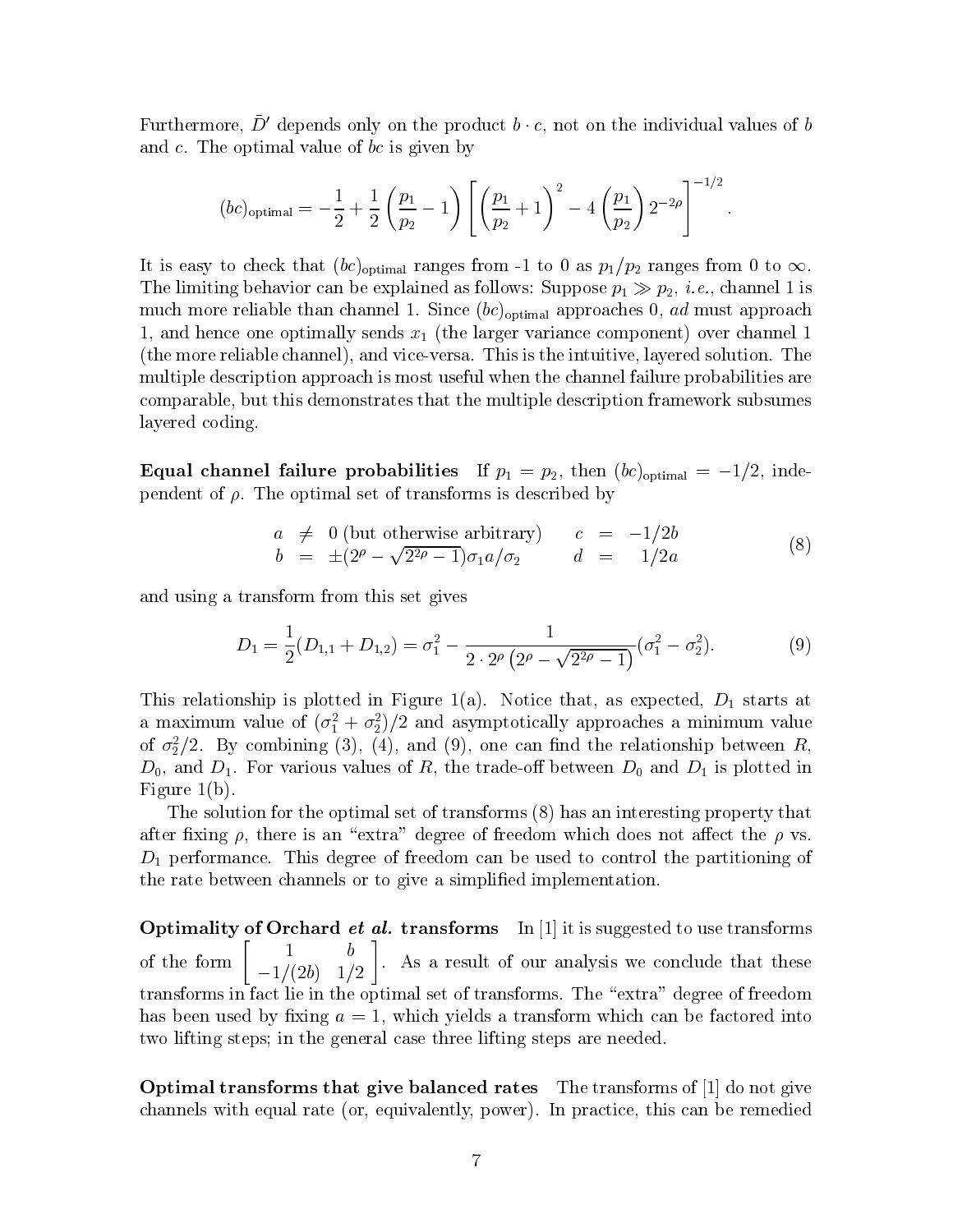

relationship between  $\bullet$   $\bullet$   $\bullet$   $\bullet$   $\bullet$   $\bullet$  for  $\bullet$  for  $\bullet$  for  $\bullet$  for  $\bullet$  for  $\bullet$  for  $\bullet$  for  $\bullet$  for  $\bullet$  for  $\bullet$  for  $\bullet$  for  $\bullet$  for  $\bullet$  for  $\bullet$  for  $\bullet$  for  $\bullet$  for  $\bullet$  for  $\bullet$  for  $\bullet$  for  $\bullet$  redundancy and D b Relationship between D- and D for various rates

through time-multiplexing. An alternative is to use the "extra" degree of freedom to make  $R_1 = R_2$ . Doing this is equivalent to requiring  $|a| = |c|$  and  $|b| = |d|$ , and yields

$$
a = \pm \sqrt{\frac{\sigma_2}{2\sigma_1 \left(2^{\rho} - \sqrt{2^{2\rho} - 1}\right)}}, \qquad b = \pm \frac{1}{2a} = \pm \sqrt{\frac{\sigma_1 \left(2^{\rho} - \sqrt{2^{2\rho} - 1}\right)}{2\sigma_2}}.
$$

In the next section- when we apply a twobytwo correlating transform- we will assume a balanced-rate transform. Specifically, we will use  $T_a = \begin{bmatrix} 1 & 1 \\ 1 & 1 \end{bmatrix}$  a a contract and a contract of the contract of the contract of the contract of the contract of the contract of  $\begin{bmatrix} a & 1/(2a) \\ -a & 1/(2a) \end{bmatrix}$ .

Geometric interpretation The transmitted representation of  $\mu$  is given by  $\mu$  is given by  $y_{\perp}$  $\langle x, \varphi_1 \rangle$  and  $y_2 = \langle x, \varphi_2 \rangle$ , where  $\varphi_1 = [a, b]^T$  and  $\varphi_2 = [c, d]^T$ . In order to gain some into  $\rho$  into the vectors  $r$  into  $r$   $\mu$  and  $r$  and  $r$  in an optimal transformation  $\sigma$  in an optimal transformation  $\sigma$ neglect the rate and distortion that are achieved-that are achieved-the transforms that the transforms of described by  $ad = 1/2$  and  $bc = -1/2$ . We can show that  $\varphi_1$  and  $\varphi_2$  form the same (absolute) angles with the positive  $x_1$ -axis (see Figure 2(a)). For convenience, suppose a  $\ell$  , which is a set of the angles by which is and the angles by which  $\ell$  and are below and above the positive xaxis- respectively Then tan   $-\nu/a = a/c = \tan \nu_2$ . It we assume  $\nu_1 > \nu_2$ , then the maximum angle (for  $\rho = 0$ ) is arctan( $\sigma_1/\sigma_2$ ) and the minimum angle (for  $\rho \to \infty$ ) is zero. This has the nice interpretation of emphasizing  $x_1$  over  $x_2$ —because it has higher variance—as the coding rate is increased (see Figure 2(b)).

## Three or More Variables

Three variables over three channels Applying the results of Section to the design of  $3 \times 3$  transforms is considerably more complicated than what has been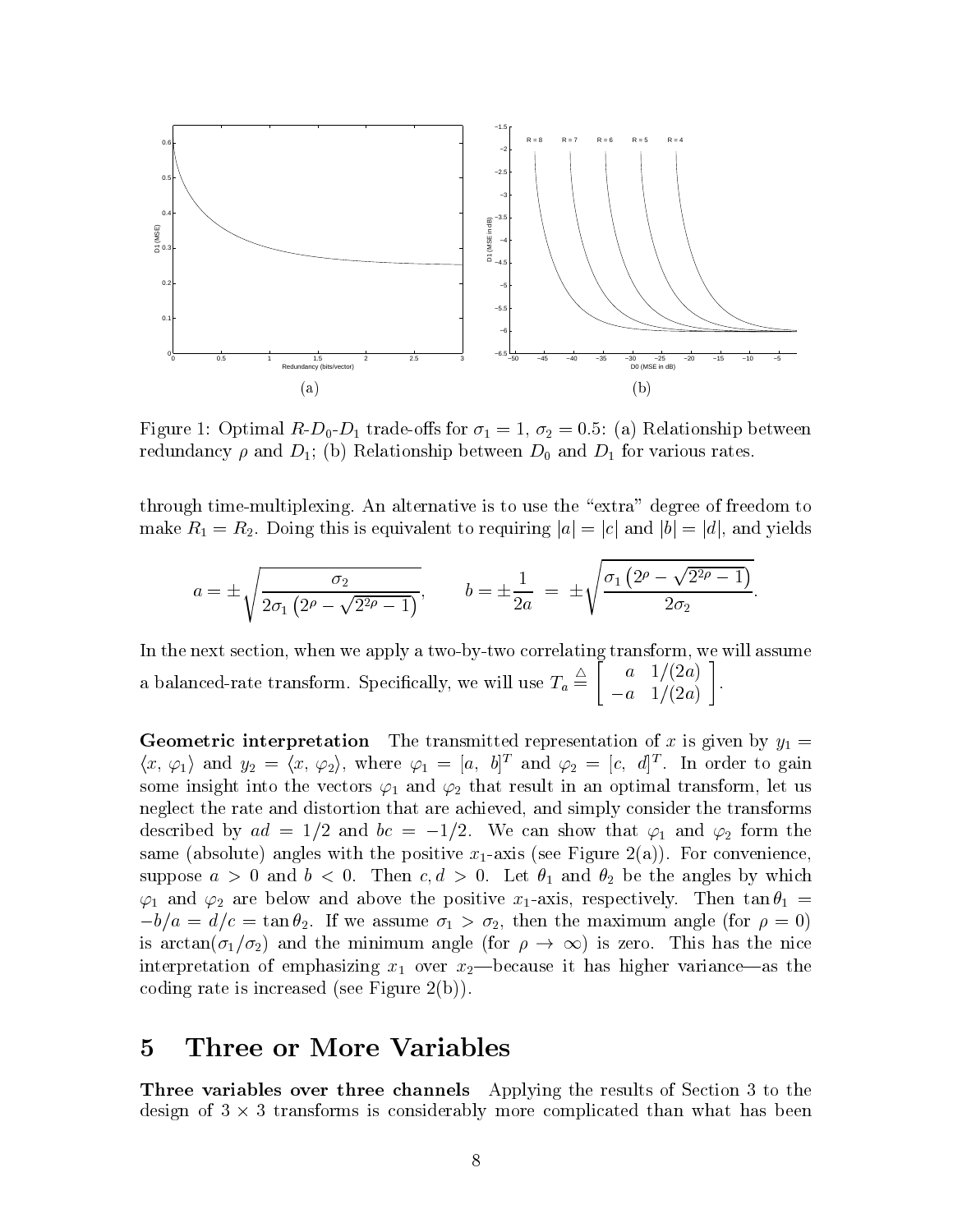

Figure Geometric interpretations a When - the optimality condition  $(aa = 1/2, bc = -1/2)$  is equivalent to  $v_1 = v_2 < v_{max} = a$ ictan $(v_1/v_2)$ . (b) if in addition to the optimality condition we require the output streams to have equal rate- the analysis vectors are symmetrically situated to capture the dimension with greatest variation. At  $\rho = 0$ ,  $\theta_1 = \theta_2 = \theta_{\text{max}}$ ; as  $\rho \to \infty$ ,  $\varphi_1$  and  $\varphi_2$  close on the  $x_1$ -axis.

presented thus far Even in the case of equal channel failures- a closed form solution will be much more complicated that (8). When  $\sigma_1 > \sigma_2 > \sigma_3$  and erasure probabilities are equal and small- a set of transforms which gives near optimal performance is described by

$$
\left[\begin{array}{ccc} a & -\frac{\sqrt{3}\sigma_1 a}{\sigma_2} & -\frac{\sigma_2}{6\sqrt{3}\sigma_1^2 a^2} \\ 2a & 0 & \frac{\sigma_2}{6\sqrt{3}\sigma_1^2 a^2} \\ a & \frac{\sqrt{3}\sigma_1 a}{\sigma_2} & -\frac{\sigma_2}{6\sqrt{3}\sigma_1^2 a^2} \end{array}\right].
$$

A derivation of this set must be omitted for lack of space

Four and more variables For sending any even number of variables over two channels- Orchard et all is not composed the following relate pairs of variables add correlation within each pair- and send one variable from each pair across each channel A necessary condition for optimality is that all the pairs are operating at the same distortion-redundancy slope. If  $T_{\alpha}$  is used to transform variables with variances  $\sigma_1$  and  $\sigma_2$  and  $T_\beta$  is used to transform variables with variances  $\sigma_3$  and  $\sigma_4$ , then the equal-slope condition implies that we should have

$$
\beta^4 = \frac{\gamma (16\alpha^8 \sigma_1^4 - \sigma_2^4) + \sqrt{\gamma^2 (16\alpha^8 \sigma_1^4 - \sigma_2^4)^2 + 64\alpha^8 \sigma_3^4 \sigma_4^4}}{32\alpha^4 \sigma_3^4}, \text{ where } \gamma = \frac{\sigma_3^2 \sigma_4^2 (\sigma_3^2 - \sigma_4^2)}{\sigma_1^2 \sigma_2^2 (\sigma_1^2 - \sigma_2^2)}.
$$

Finding the optimal transform under this pairing constraint still requires nding the optimal pairing

The Structure In order to the Structure In order to an arbitrary number of the structure international of the channels while maintaining reasonable ease of design- we propose the cascade use of